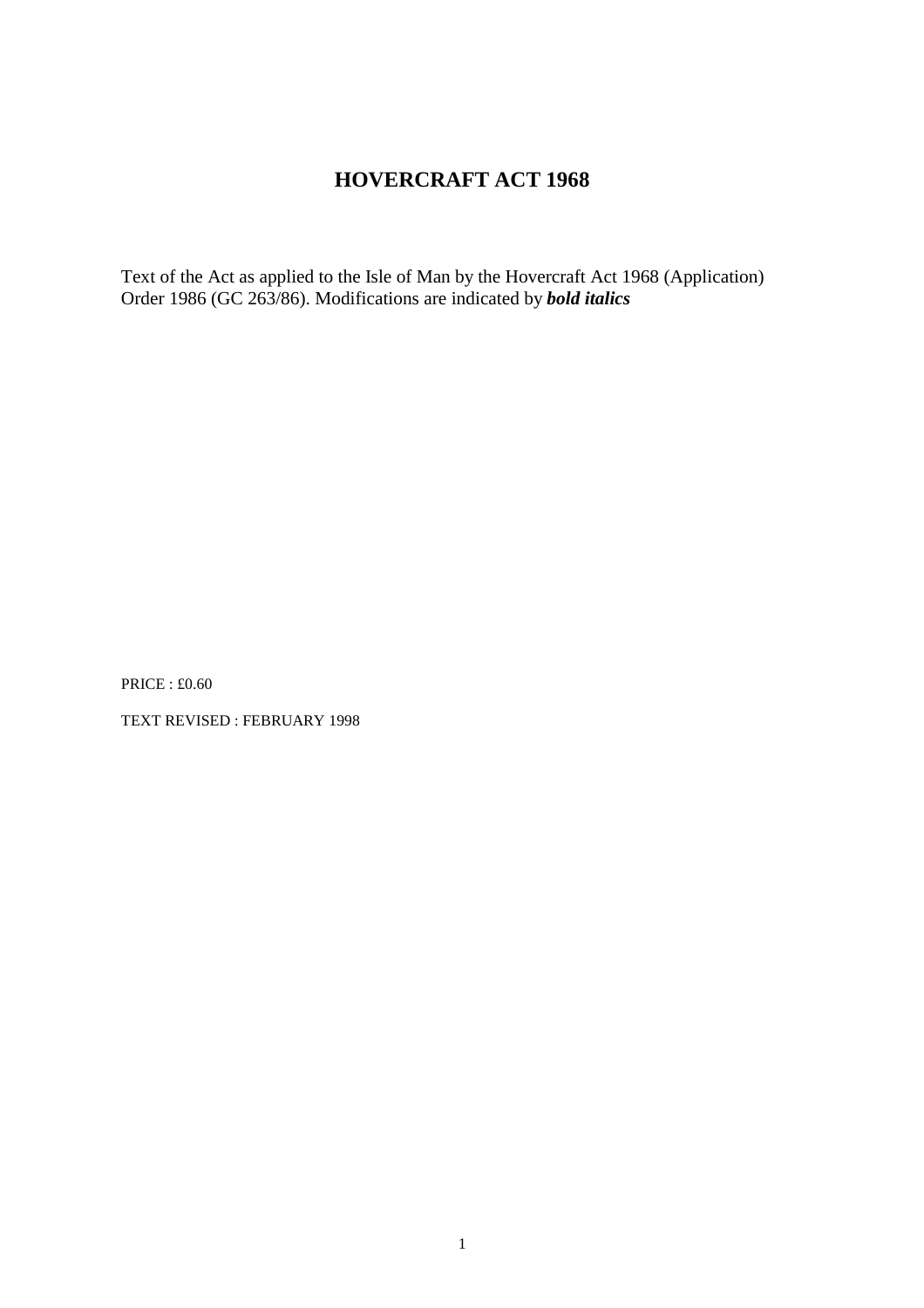# **HOVERCRAFT ACT 1968**

### **1968 CHAPTER 59**

An Act to make further provision with respect to hovercraft [26<sup>th</sup> July 1968]

BE IT ENACTED by the Queen's most Excellent Majesty, by and with the advice and consent of the Lords Spiritual and Temporal, and Commons, in this present Parliament assembled, and by the authority of the same, as follows:-

## **Power to make Orders in Council with respect to hovercraft**

1. (1) *The Department may by Order* make such provision as *it* considers expedient -

- (a) with respect to the registration of hovercraft;
- (b) for securing the safety of hovercraft and persons and property in hovercraft and at hoverports, and for preventing hovercraft from endangering other persons and property;
- (c) for prohibiting or restricting the use of hovercraft unless the prescribed certificates as to fitness are in force and the prescribed conditions as to maintenance and repair are satisfied with respect to them;
- (d) for prohibiting persons from taking charge or otherwise acting as members of the crew of a hovercraft or from engaging in or being employed in connection with the maintenance or repair of hovercraft, in such capacities as may be prescribed, unless the prescribed conditions as to qualifications and other matters are satisfied with respect to those persons;
- (e) with respect to the investigation of accidents involving hovercraft;
- $(f)$  for regulating the noise and vibration which may be caused by hovercraft;
- (g) *(omitted by GC 263/86)*.
- (h) for applying in relation to hovercraft or to persons, things or places connected with hovercraft-
	- (i) any enactment or instrument relating to ships, aircraft, motor vehicles or other means of transport or to persons, things or places connected therewith (other than an enactment or an instrument made under an enactment mentioned in paragraph (i) below or section  $2(1)$  of this Act),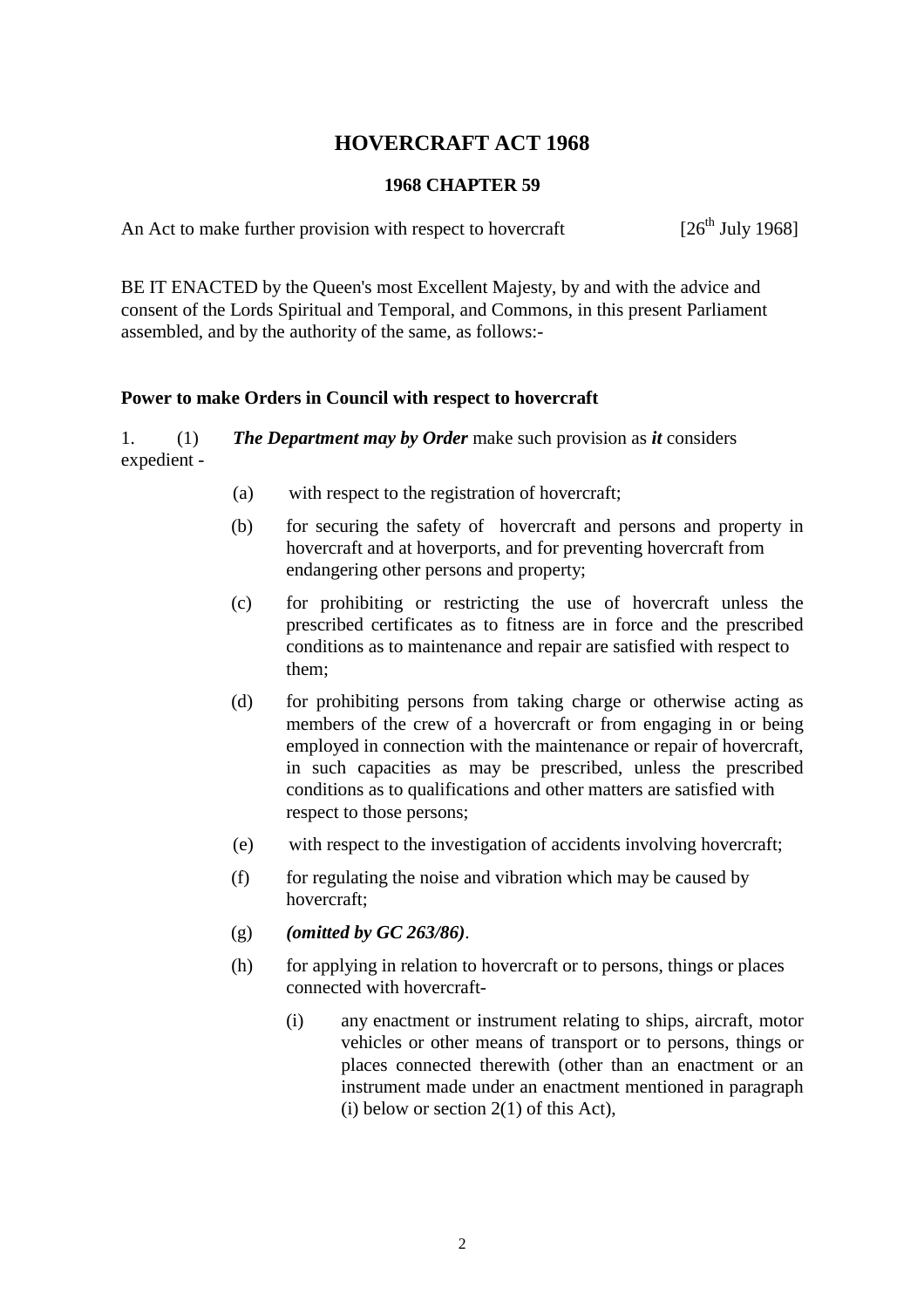(ii) any rules of law relating to ships or to persons, things or places connected with ships (other than rules relating to maritime liens),

and, without prejudice to the generality of the foregoing provisions of this paragraph, for providing that any enactment (other than an enactment mentioned as aforesaid) shall have effect as if references in it, in whatever terms, to ships, aircraft or motor vehicles or activities connected therewith included references to hovercraft or activities connected with hovercraft;

- (i) for applying the following enactments, and any instrument made under them, in relation to the following matters respectively, that is to say-
	- (i) in relation to the carriage of persons and their baggage by hovercraft, the Carriage by Air Act 1961**(a)** and the Carriage by Air (Supplementary Provisions) Act  $1962$ <sup>(b)</sup>
	- (ii) in relation to the carriage of property by hovercraft (except baggage in relation to which provisions of the Acts aforesaid are applied), the *Carriage of Goods by Sea Act 1974 (an Act of Tynwald)* **(c)** and Part VIII of the Merchant Shipping Act 1894 **(d)** so far as that Part relates to property on board a ship,
	- (iii) in relation to loss of life or personal injury connected with a hovercraft which is caused to persons not carried by the hovercraft, in relation to loss or damage connected with a hovercraft which is caused to property not carried by the hovercraft and in relation to infringements of rights through acts or omissions connected with a hovercraft, the said Part VIII;
	- (j) for substituting references to hovercraft for references in any enactment or instrument to vehicles designed to be supported on a cushion of air;
	- $(k)$  for repealing the provisions of any enactment or instrument (including provisions of the Schedule to this Act) in so far as it appears to *the Department* that those provisions are not required having regard to any provision made or proposed to be made by virtue of this section;
	- (l) with respect to the application of the Order to the Crown and the extra-territorial operation of any provision made by or under the Order;

| (a) $1961 \text{ c.27}$ (b) $1962 \text{ c.43}$ (c) $1974 \text{ c.26}$ (d) $1894 \text{ c.60}$ |  |
|-------------------------------------------------------------------------------------------------|--|
|-------------------------------------------------------------------------------------------------|--|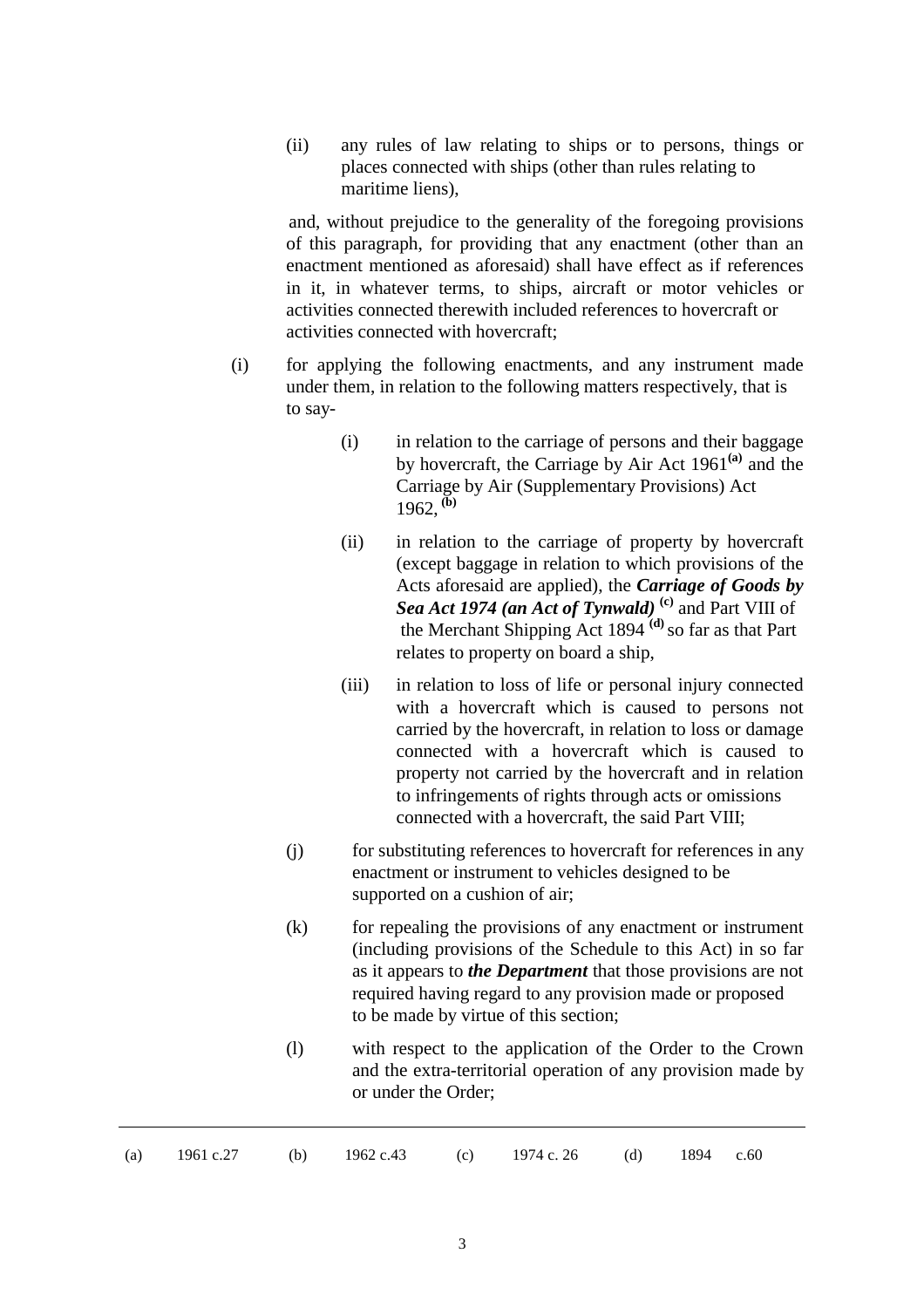- (m) *(omitted by GC 263/86)* ;
- (n) for imposing penalties in respect of any contravention of a provision made by or under the Order, not exceeding, in respect of any one contravention, a fine of £400 on summary conviction and imprisonment for twelve months and a fine on conviction on *information*;
- (o) for detaining any hovercraft in order to secure compliance with any provision made by or under the Order or any hovercraft in respect of which such a contravention as aforesaid is suspected to have occurred; and
- (p) for requiring the payment of fees in respect of any matter relating to hovercraft which is specified in the Order and for determining with the approval of the Treasury the amount of any such fee or the manner in which that amount is to be determined.

(2) Nothing in any of the paragraphs of the foregoing subsection shall be construed as prejudicing the generality of any other of those paragraphs, and in particular paragraph (n) shall not prejudice paragraph (h).

- (3) An Order under this section may
	- (a) make different provision for different circumstances or for hovercraft of different descriptions;
	- (b) provide for exemptions from any of the provisions of the Order;
	- (c) provide for the delegation of functions exercisable by virtue of the Order;
	- (d) include such incidental, supplemental and consequential provisions as appear to *the Department* to be expedient for the purposes of the Order;
	- (e) authorise the making of regulations and other instruments for any of the purposes of this section (except the purposes of paragraphs (g) to (k) of subsection (1)) *[...]*;
	- (f) provide that any enactment, instrument or rule of law applied by the Order shall have effect as so applied subject to such modifications as may be specified in the Order; and
	- (g) be revoked or varied by a subsequent Order under this section.

#### *(4) An Order under this section shall be laid before Tynwald.*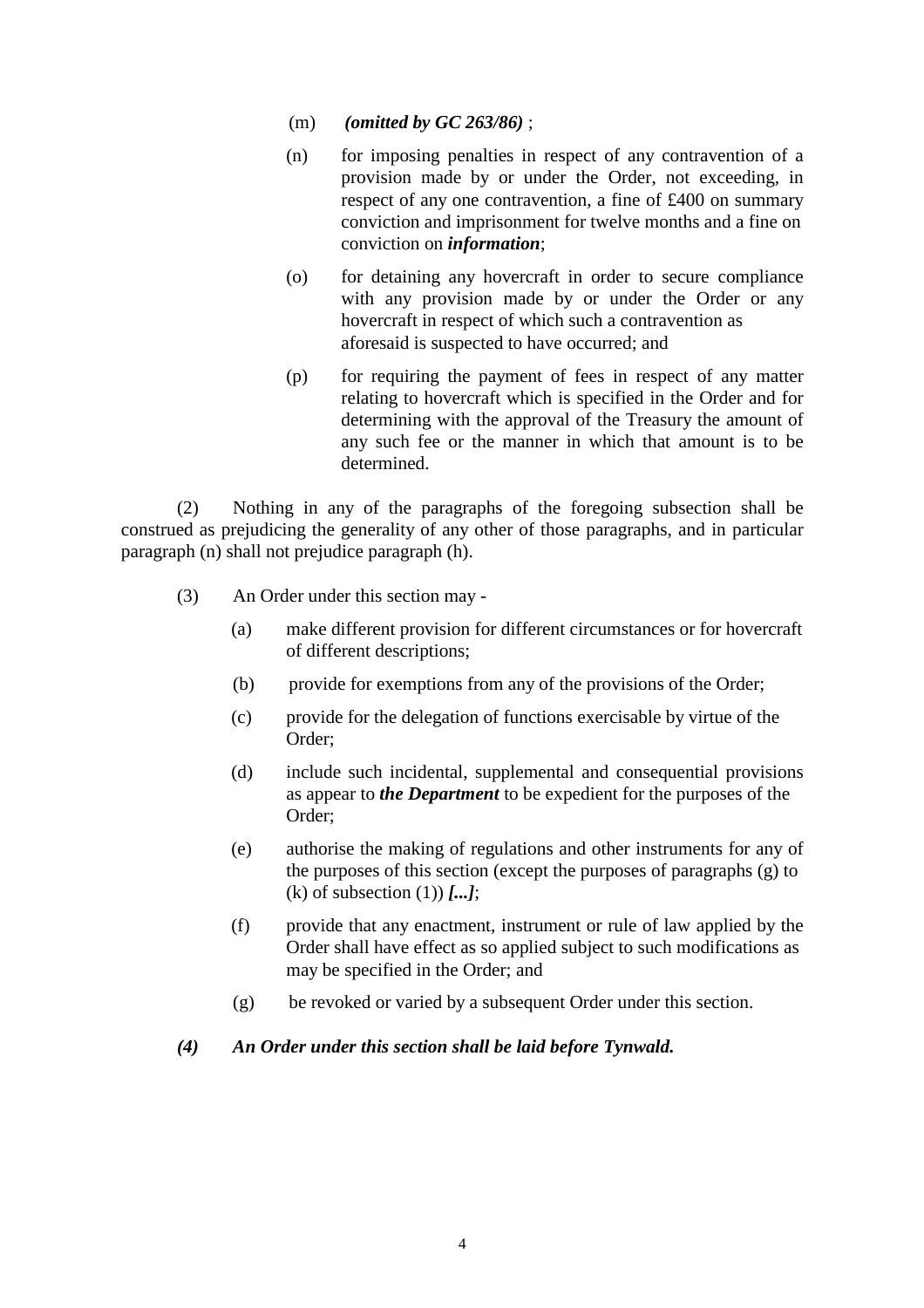#### **Admiralty Jurisdiction etc.**

2. *(Omitted by GC 263/86)*.

#### **Application of certain enactments to hovercraft.**

3. *(Omitted by GC 263/86)*.

#### **Interpretation etc.**

4.- (1) In this Act -

"contravention" includes failure to comply;

*"the Department" means the Department of Trade and Industry.*

## *"enactment" means a statutory provision within the meaning of the Interpretation Act 1976 (an Act of Tynwald).*

"hovercraft" means a vehicle which is designed to be supported when in motion wholly or partly by air expelled from the vehicle to form a cushion of which the boundaries include the ground, water or other surface beneath the vehicle;

"hoverport" means any area, whether on land or elsewhere, which is designed, equipped, set apart or commonly used for affording facilities for the arrival and departure of hovercraft;

"modifications" includes additions, omissions and amendments; and

"prescribed" means prescribed by an Order *[...]* under section 1 of this Act or by an instrument made under such an Order.

(2) Subject to section 2(5) of this Act, any reference in this Act to any enactment or instrument is a reference to it as amended, and includes a reference to it as applied, by or under any other enactment.

(3) *(Omitted by GC 263/86)*.

#### **Northern Ireland.**

5. *(Omitted by GC 263/86)*.